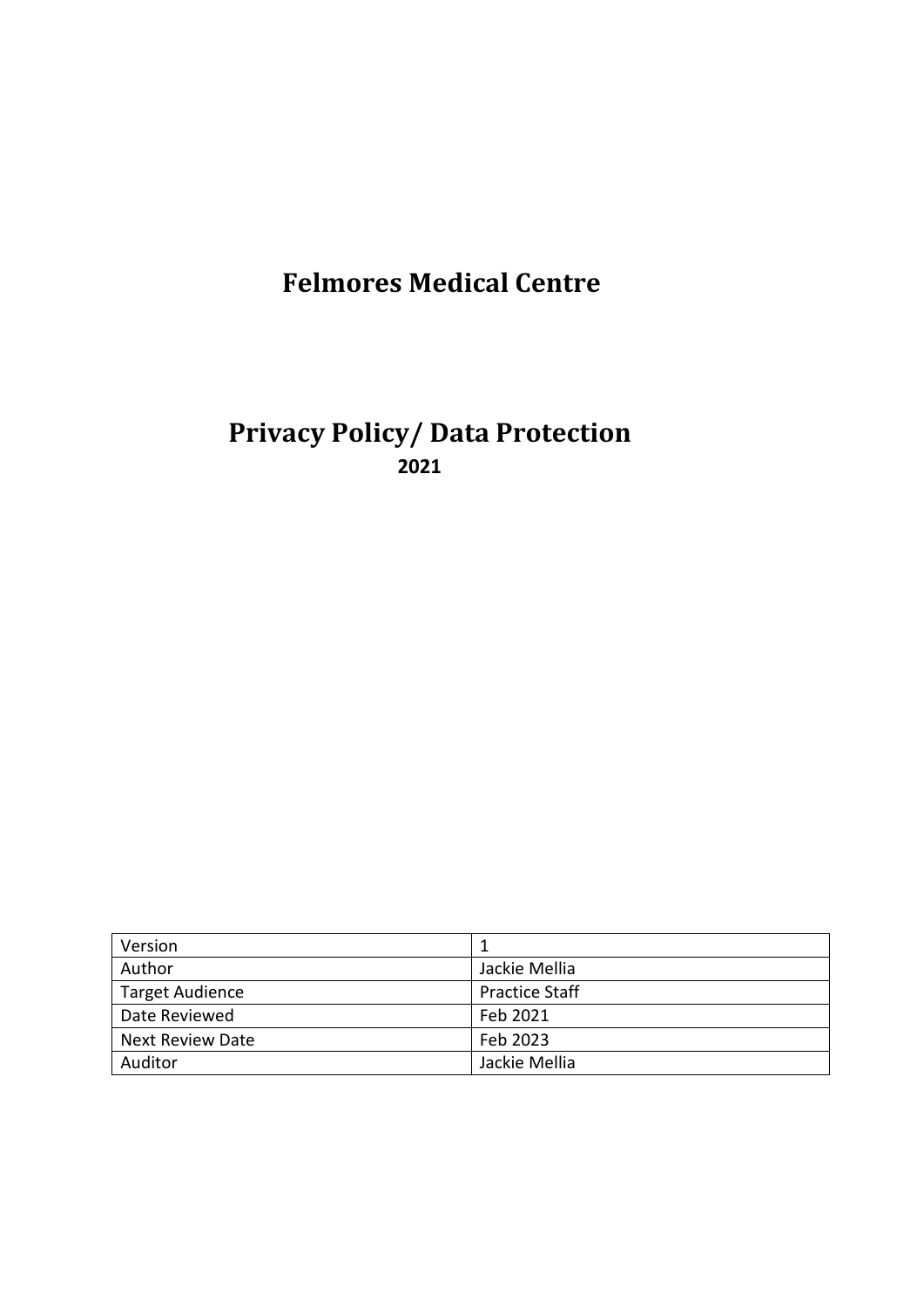#### **Privacy Policy**

The EU General Data Protection Regulation (GDPR) includes rules on giving privacy information to data subjects in Articles 12, 13 and 14. These are more detailed and specific than in the DPA and place an emphasis on making privacy notices understandable and accessible. Data controllers are expected to take 'appropriate measures'.

Data controllers may need to include more information in their privacy notices, but we believe that by following the good practice recommendations in this code we will be well placed to comply with the GDPR regime. There is still discretion for data controllers to consider where the information required by GDPR should be displayed in different layers of a notice and the Practice have chosen the format herein.

The GDPR says that the information we provide to people about how we process their personal data must be:

- concise, transparent, intelligible and easily accessible;
- written in clear and plain language, particularly if addressed to a child;
- and free of charge.

These requirements are about ensuring that privacy information is clear and understandable for data subjects. They also make explicit what has always been set out as good practice. Following the advice in this code about the use of language, about adopting innovative technical means for delivering privacy information such as layered and just in time notices, and about user testing will help us to comply with the new provisions of the GDPR, as well as the current requirements of the DPA. The explicit emphasis on adapting privacy notices for children goes beyond what is currently required by the DPA. Data controllers processing children's data will need to take account of the level of comprehension of the age groups involved and tailor their notices accordingly. The code seeks to address this in relation to making privacy notices accessible.

The GDPR includes a longer and more detailed list of information that must be provided in a privacy notice than the DPA does. There are also some differences in what we are required to provide, depending on whether we are collecting the information directly from data subjects or from a third party.

Following the advice in the code about planning privacy notices and mapping our information flows given us much of the detail we needed to meet these requirements.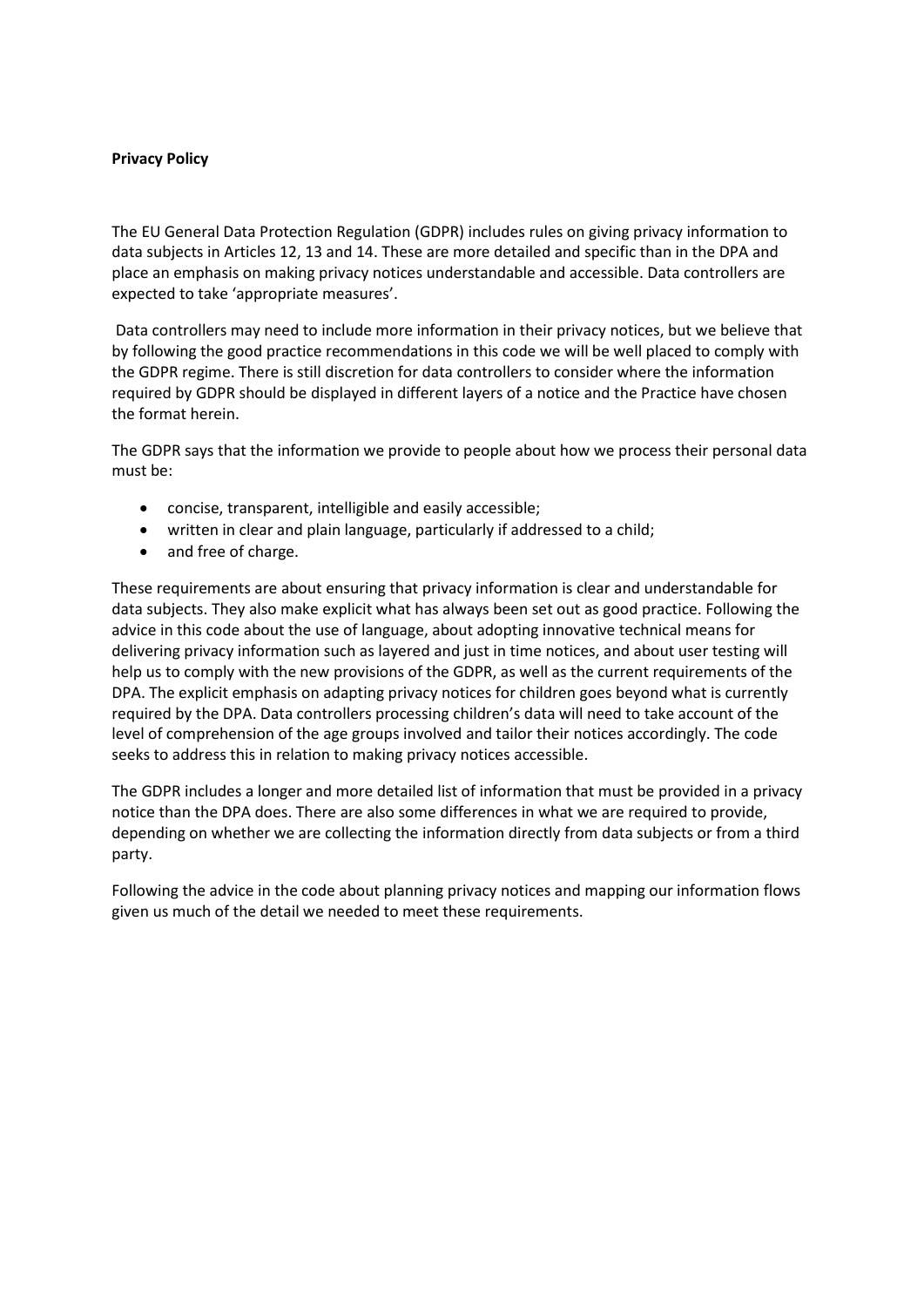## **How Felmores Medical Centre uses your information to provide you with Healthcare.**

**This practice keeps medical records confidential and complies with the General Data Protection Regulation.**

**We hold your medical record so that we can provide you with safe care and treatment.**

### **We will also use your information so that this practice can check and review the quality of the care we provide. This helps us to improve our services to you.**

- We will share relevant information from your medical record with other health or social care staff or organisations when they provide you with care. For example, we will share information when they refer you to a specialist in a hospital or local community service; we will send details about your prescription to your chosen pharmacy; we may share your details with our Clinical Commissioning Group when you require individual funding for certain treatment or procedures etc.
- Information on how we share your information with organisations who are directly involved in your care can be requested from the Practice if needed. As a general rule, we usually try to share your medical information by e-referral to the relevant body or by sharing your GP record through the clinical system we use known as SystmOne (TPP). Both methods for sharing your information are secure and all NHS personnel are subject to codes of ensuring confidentiality and maintaining a high level of information governance.
- Healthcare staff working in A&E and out of hours care will also have access to your information. For example, it is important that staff who are treating you in an emergency know if you have any allergic reactions. This will involve the use of your Summary Care Record. You will have previously opted in to allow consent for us to undertake this. If you choose or now wish to withdraw consent please speak to one of the Receptionists and request a Summary Care Record Opt Out Form. For more information see: https://digital.nhs.uk/summary-care-records
- You have the right to object to information being shared for your own care. Please speak to the Practice Manager if you wish to object. You also have the right to request to have any mistakes or errors corrected.

#### **Other important information about how your information is used to provide you with healthcare**

#### **Registering for NHS care**

- All patients who receive NHS care are registered on a national database.
- This database holds your name, address, date of birth and NHS Number but it does not hold information about the care you receive.
- The database is held by NHS Digital a national organisation which has legal responsibilities to collect NHS data.
- More information can be found at: https://digital.nhs.uk/ or the phone number for general enquires at NHS Digital is 0300 303 5678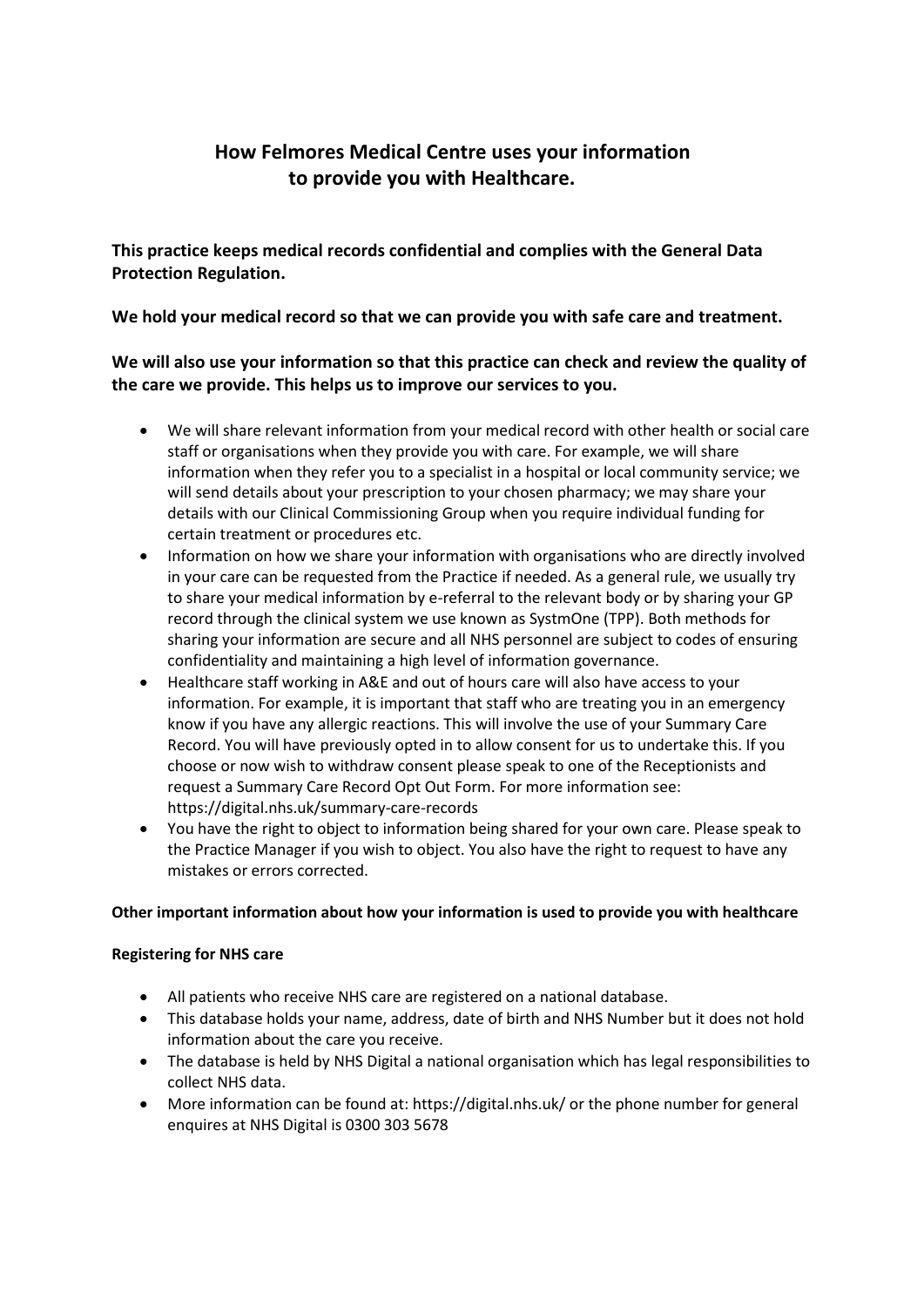#### **Identifying patients who might be at risk of certain diseases**

- Your medical records will be searched by a computer programme so that we can identify patients who might be at high risk from certain diseases such as heart disease or unplanned admissions to hospital.
- This means we can offer patients additional care or support as early as possible.
- This process will involve linking information from your GP record with information from other health or social care services you have used.
- Information which identifies you will only be seen by this practice although there are some circumstances where this information will be shared. Please see the section regarding National Screening Programmes or view the website
- https://www.gov.uk/topic/population-screening-programmes

#### **Safeguarding**

- Sometimes we need to share information so that other people, including healthcare staff, children or others with safeguarding needs, are protected from risk of harm.
- These circumstances are rare.
- We do not need your consent or agreement to do this.
- Please see the Essex Safeguarding Children Board website by which we follow and are guided for our policy making http://www.escb.co.uk
- There may also be times when we need to share information with relevant agencies with regards to vulnerable adults. This is for their own safety and where we feel they may be at risk. Where there is capacity consent will be sought from you to undertake this.

#### **How your information is used for medical research and to measure the quality of care**

We sometimes share information from medical records:

- to support medical research when the law allows us to do so, for example to learn more about why people get ill and what treatments might work best;
- to participate in National Audit Programmes
- we will also use your medical records to carry out research within the practice.
- This is important because:
- the use of information from GP medical records is very useful in developing new treatments and medicines;
- medical researchers use information from medical records to help answer important questions about illnesses and disease so that improvements can be made to the care and treatment patients receive.

We only share information for medical research with your explicit consent unless there is a national programme for sharing information with regards to a specific condition such as Diabetes. Where the programme is national then we are allowed to share data by automatic and electronic extraction from our clinical software programme. This data is sent to NHS Digital a National body with legal responsibilities to collect such data.

You have the right to object to your identifiable information being used or shared for medical research purposes. Please speak to the practice if you wish to object.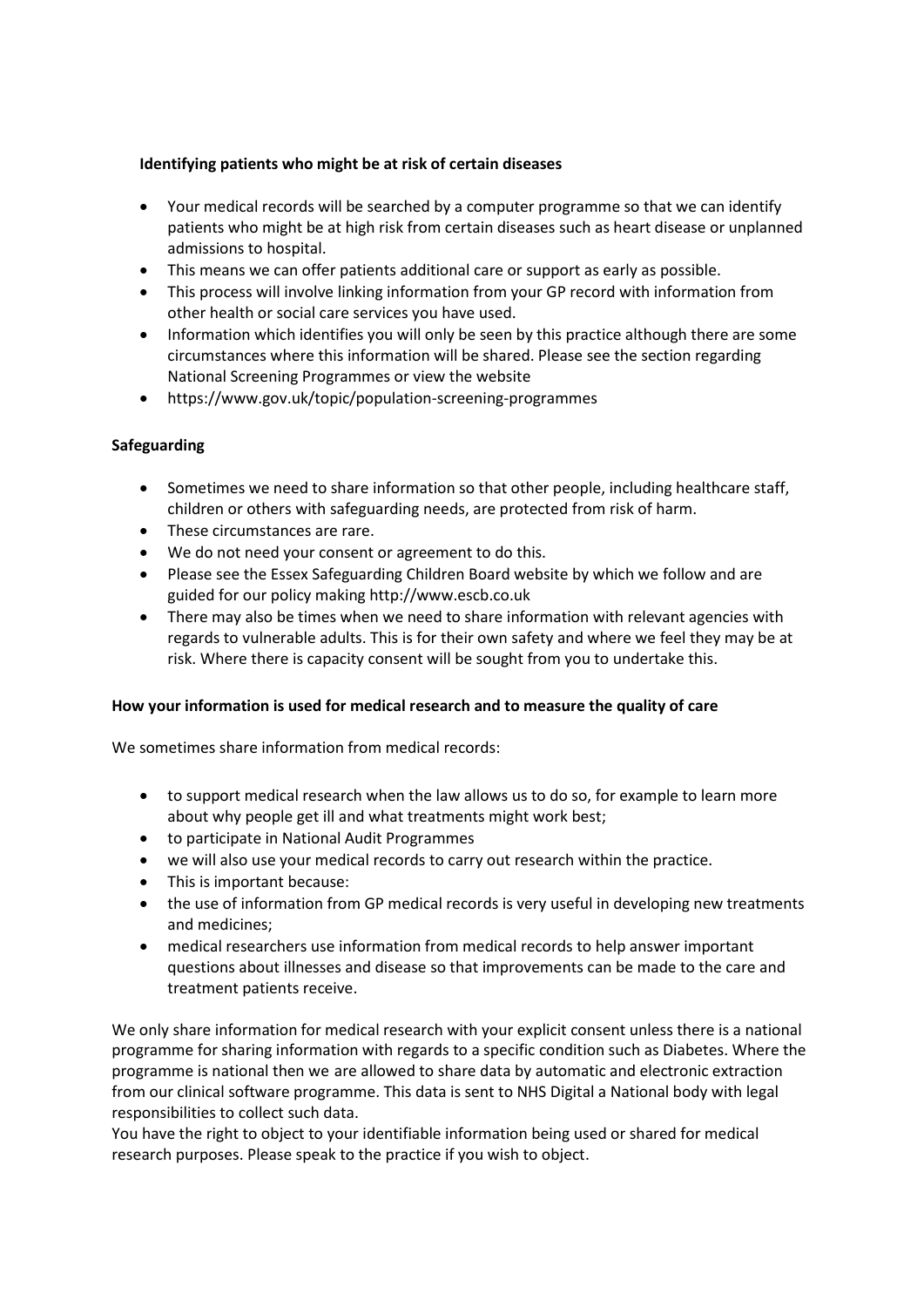#### **How your information is shared so that this practice can meet legal requirements**

The law requires us to share information from your medical records in certain circumstances. Information is shared so that the NHS or Public Health England can, for example:

- plan and manage services;
- check that the care being provided is safe;
- prevent infectious diseases from spreading.

We will share information with NHS Digital, the Care Quality Commission, Basildon & Brentwood CCG, NHS England and the Local Health Protection Team (or Public Health England) when the law requires us to do so. Please see below for more information.

We must also share your information if a court of law orders us to do so.

NHS Digital

- NHS Digital is a national body which has legal responsibilities to collect information about health and social care services.
- It collects information from across the NHS in England and provides reports on how the NHS is performing. These reports help to plan and improve services to patients.
- This practice must comply with the law and will send data to NHS Digital, for example, when it is told to do so by the Secretary of State for Health or NHS England under the Health and Social Care Act 2012.
- More information about NHS Digital and how it uses information can be found at:
- https://digital.nhs.uk/home
- Care Quality Commission (CQC)
- The CQC regulates health and social care services to ensure that safe care is provided.
- The law says that we must report certain serious events to the CQC, for example, when patient safety has been put at risk.
- For more information about the CQC see: http://www.cqc.org.uk/
- Public Health
- The law requires us to share data for public health reasons, for example to prevent the spread of infectious diseases or other diseases which threaten the health of the population.
- We will report the relevant information to local health protection team or Public Health England.
- For more information about Public Health England and disease reporting see: https://www.gov.uk/guidance/notifiable-diseases-and-causative-organisms-how-to-report
- Basildon & Brentwood Clinical Commissioning Group & NHS England
- Your name, NHS number, Date of Birth, Address and medical details that relate to the need for an application to be made on your behalf for specialist funding known as an individual funding request
- Your NHS number or hospital number in cases where we need further information or query information received from a hospital or service provider that has been commissioned by the Clinical Commissioning Group i.e. Basildon Hospital
- Invoice validation is an important process. It involves using your NHS number for the CCG or NHS England, who are responsible for paying for your treatment. Section 251 of the NHS Act 2006 provides a statutory legal basis to process data for invoice validation purposes. We can also use your NHS number to check whether your care has been funded through specialist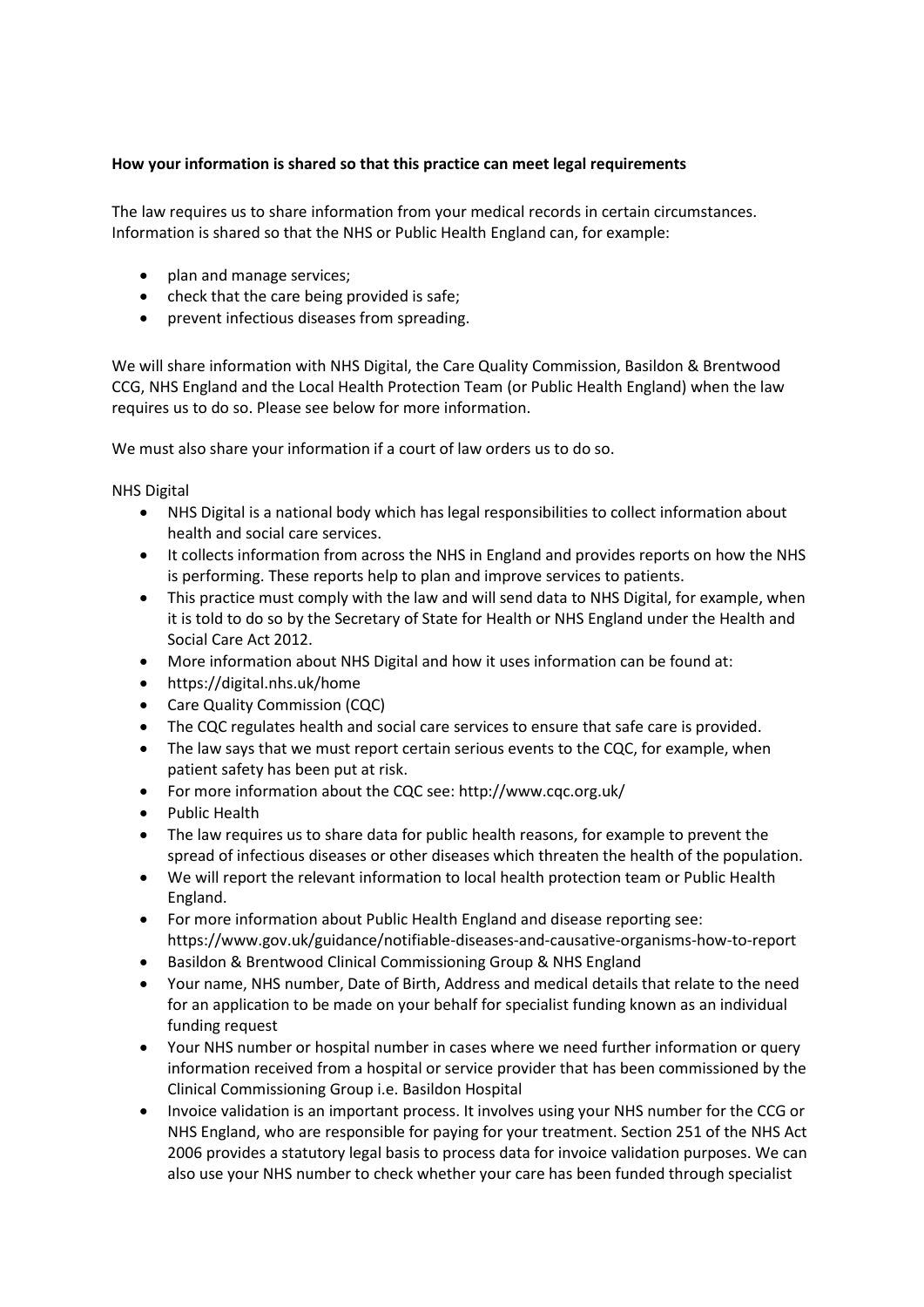commissioning, which NHS England will pay for. The process makes sure that the organisations providing your care are paid correctly.

- CCGs support local GP practices with a Medicines Management Team who help with prescribing queries which generally don't require identifiable information unless they are having to approach or seek specific forms/brands of medication on our behalf for you. Where specialist support is required e.g. to order a drug that comes in solid form, in gas or liquid, the CCG medicines management team may order this on behalf of the practice to support your care.
- National screening programmes
- The NHS provides national screening programmes so that certain diseases can be detected at an early stage.
- These screening programmes include bowel cancer, breast cancer, cervical cancer, aortic aneurysms and a diabetic eye screening service.
- The law allows us to share your contact information with Public Health England so that you can be invited to the relevant screening programme.
- More information can be found at: https://www.gov.uk/topic/population-screeningprogrammes or speak to the practice.
- We are required by law to provide you with the following information about how we handle your information

#### Data Controller contact details

Felmores Medical Centre, Felmores End, Basildon, Essex. SS13 1PN. Telephone: 01268 728108 Email: reception.f81186@nhs.net Data Protection Officer contact details Mrs J Mellia, Business Manager, Felmores Medical Centre, Felmores End, Basildon, Essex. SS13 1PN Telephone: 01268 728108 Email: jackiemellia@nhs.net

#### **Purpose of the processing**

- To give direct health or social care to individual patients.
- For example, when a patient agrees to a referral for direct care, such as to a hospital or community service, relevant information about the patient will be shared with the other healthcare staff to enable them to give appropriate advice, investigations, treatments and/or care.
- To check and review the quality of care. (This is called audit and clinical governance).

#### Lawful basis for processing

These purposes are supported under the following sections of the GDPR:

Article 6(1)(e) '…necessary for the performance of a task carried out in the public interest or in the exercise of official authority…'; and

Article 9(2)(h) 'necessary for the purposes of preventative or occupational medicine for the assessment of the working capacity of the employee, medical diagnosis, the provision of health or social care or treatment or the management of health or social care systems and services..." Recipient or categories of recipients of the processed data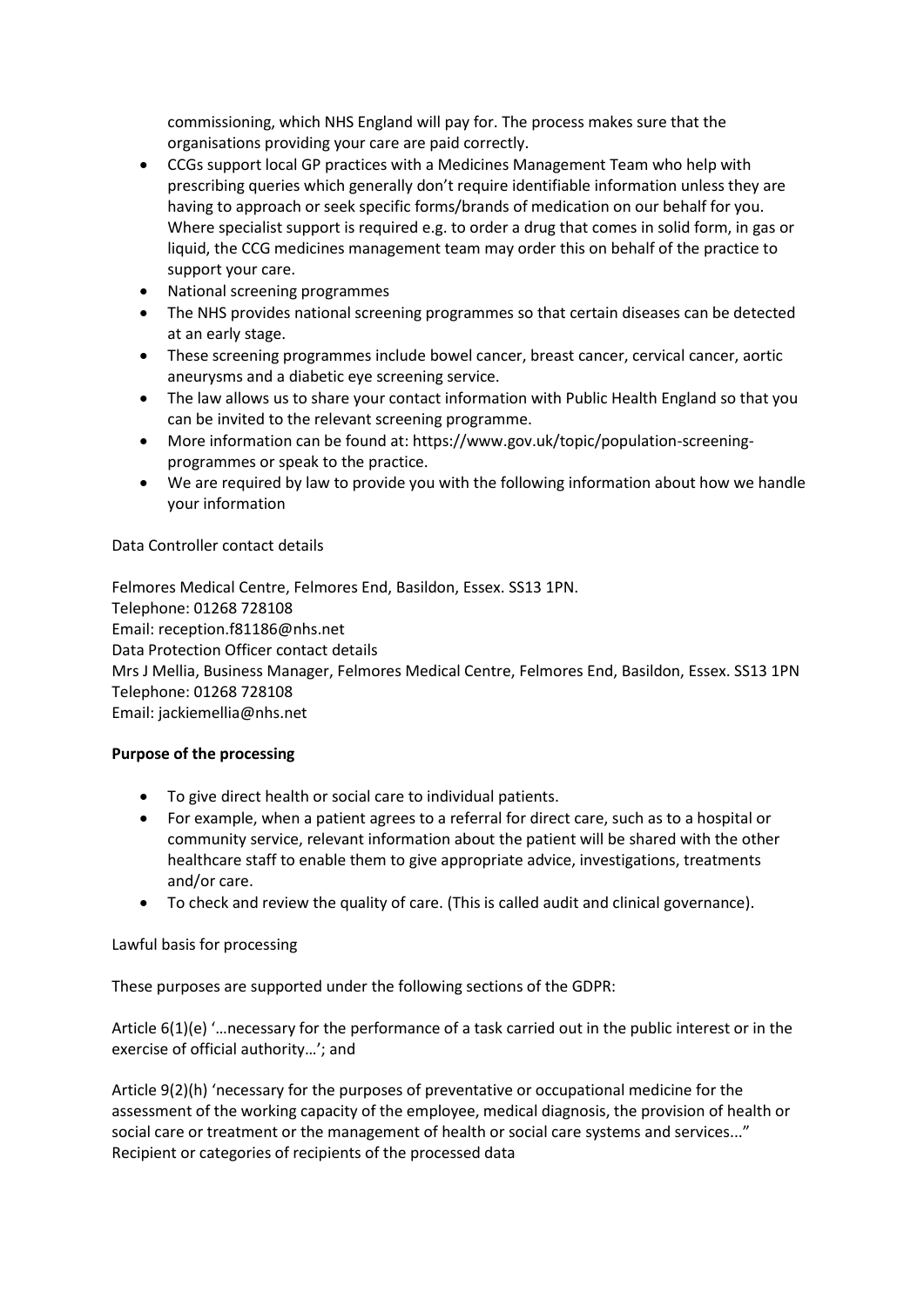Healthcare staff will also respect and comply with their obligations under the common law duty of confidence.

The data will be shared with:

- Healthcare professionals and staff in this surgery and those attached to the surgery who operate from these premises such as the community midwife
- Local community services
- out of hours services;
- diagnostic and treatment centres;
- or other organisations involved in the provision of direct care to individual patients.

Organisations Locally - Listed below are some of the organisations we will share data with as detailed above however this list is not exhaustive:

Basildon & Thurrock University Foundation Hospital Trust Brentwood Community Hospital Queens Hospital Essex Partnership University Hospital Trust (EPUT) North East London Foundation Hospital Trust (NELFT) St Lukes Hospice (One Response Team/End of Life Team) Essex Social Services

Rights to object

- You have the right to object to information being shared between those who are providing you with direct care.
- This may affect the care you receive please speak to the practice.
- You are not able to object to your name, address and other demographic information being sent to NHS Digital.
- This is necessary if you wish to be registered to receive NHS care.
- You are not able to object when information is legitimately shared for safeguarding reasons.
- In appropriate circumstances it is a legal and professional requirement to share information for safeguarding reasons. This is to protect people from harm.
- Right to access
- and correct
- The information will be shared with the local safeguarding
- service under Essex County Council.
- You have the right to access your medical record and have
- any errors or mistakes corrected. Please ask to speak to one
- of the Secretaries in the first instance or look at our 'subject
- access request
- SUBJECT ACCESS
- REQUESTS.doc
- We are not aware of any circumstances in which you will
- have the right to delete correct information from your
- medical record; although you are free to obtain your own
- legal advice if you believe there is no lawful purpose for
- which we hold the information and contact us if you hold a
- different view.